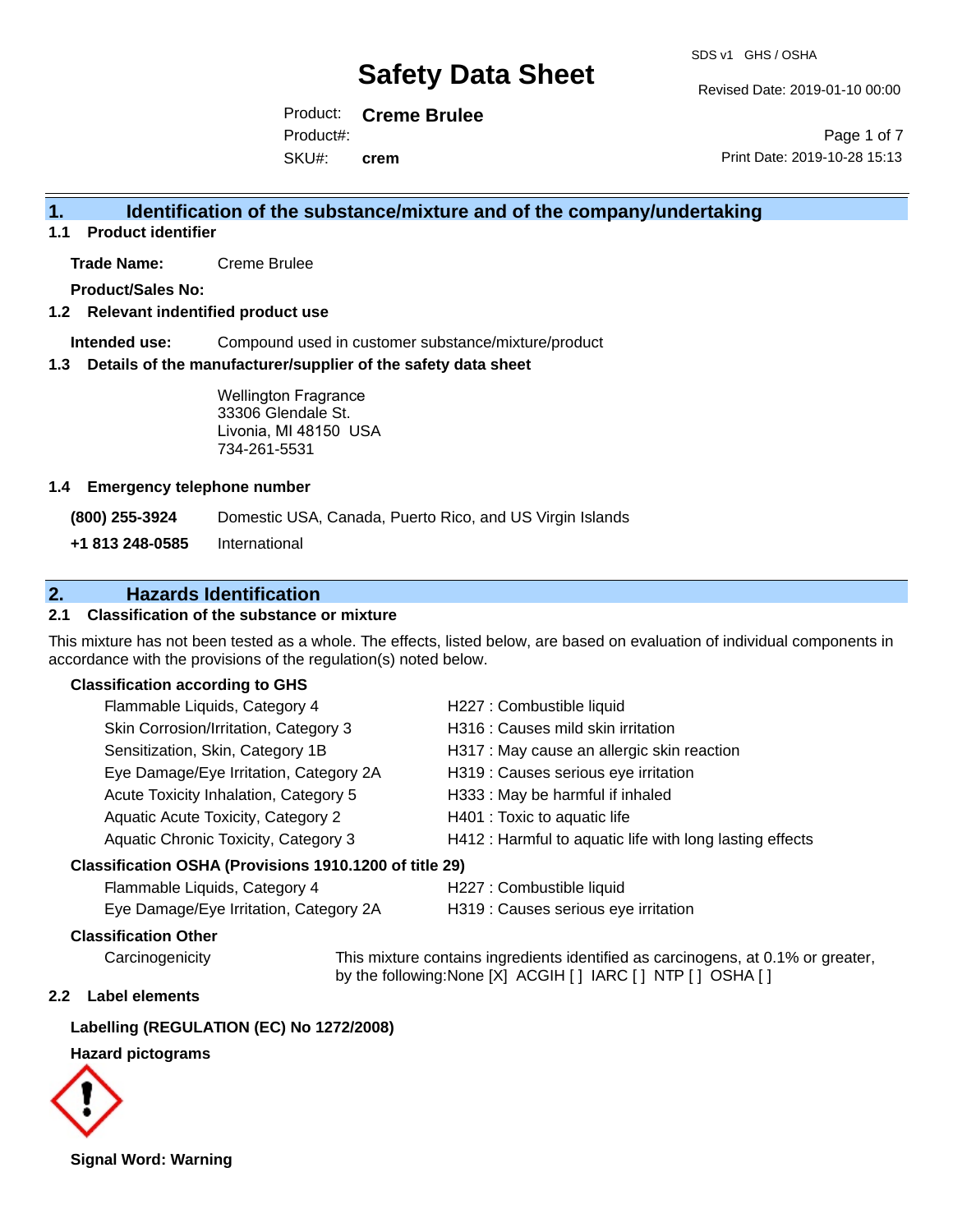Revised Date: 2019-01-10 00:00

## Product: **Creme Brulee**

Product#:

SKU#: **crem**

| Page 2 of 7                  |
|------------------------------|
| Print Date: 2019-10-28 15:13 |

| <b>Hazard statments</b>         |                                                                                                                                       |
|---------------------------------|---------------------------------------------------------------------------------------------------------------------------------------|
| H <sub>227</sub>                | Combustible liquid                                                                                                                    |
| H316                            | Causes mild skin irritation                                                                                                           |
| H317                            | May cause an allergic skin reaction                                                                                                   |
| H <sub>319</sub>                | Causes serious eye irritation                                                                                                         |
| H333                            | May be harmful if inhaled                                                                                                             |
| H401                            | Toxic to aquatic life                                                                                                                 |
| H412                            | Harmful to aquatic life with long lasting effects                                                                                     |
| <b>Precautionary Statements</b> |                                                                                                                                       |
| <b>Prevention:</b>              |                                                                                                                                       |
| P <sub>235</sub>                | Keep cool                                                                                                                             |
| P <sub>264</sub>                | Wash hands thoroughly after handling                                                                                                  |
| P <sub>272</sub>                | Contaminated work clothing should not be allowed out of the workplace                                                                 |
| P273                            | Avoid release to the environment                                                                                                      |
| Response:                       |                                                                                                                                       |
| $P302 + P352$                   | IF ON SKIN: Wash with soap and water                                                                                                  |
| $P304 + P312$                   | IF INHALED: Call a POISON CENTER or doctor/physician if you feel unwell                                                               |
| $P305 + P351 + P338$            | IF IN EYES: Rinse cautiously with water for several minutes Remove contact lenses if<br>present and easy to do. continue rinsing      |
| $P333 + P313$                   | If skin irritation or a rash occurs: Get medical advice/attention                                                                     |
| $P337 + P313$                   | If eye irritation persists: Get medical advice/attention                                                                              |
| P363                            | Wash contaminated clothing before reuse                                                                                               |
| P370 + P378                     | In case of fire: Use Carbon dioxide (CO2), Dry chemical, or Foam for extinction. Do not use<br>a direct water jet on burning material |

## **2.3 Other Hazards**

## **no data available**

## **3. Composition/Information on Ingredients**

## **3.1 Mixtures**

This product is a complex mixture of ingredients, which contains among others the following substance(s), presenting a health or environmental hazard within the meaning of the UN Globally Harmonized System of Classification and Labeling of Chemicals (GHS):

| CAS#<br>Ingredient     | EC#                            | Conc.<br>Range | <b>GHS Classification</b> |
|------------------------|--------------------------------|----------------|---------------------------|
| 84-66-2                | 201-550-6                      | $70 - 80 %$    | H316; H402                |
| Diethyl phthalate      |                                |                |                           |
| 121-32-4               | 204-464-7                      | $10 - 20 %$    | H303; H320; H402          |
|                        | 3-Ethoxy-4-hydroxybenzaldehyde |                |                           |
| 120-51-4               | 204-402-9                      | $2 - 5%$       | H302; H313; H400; H411    |
| <b>Benzyl Benzoate</b> |                                |                |                           |
| 120-57-0               | 204-409-7                      | $1 - 2\%$      | H303; H317; H401          |
| Heliotropine           |                                |                |                           |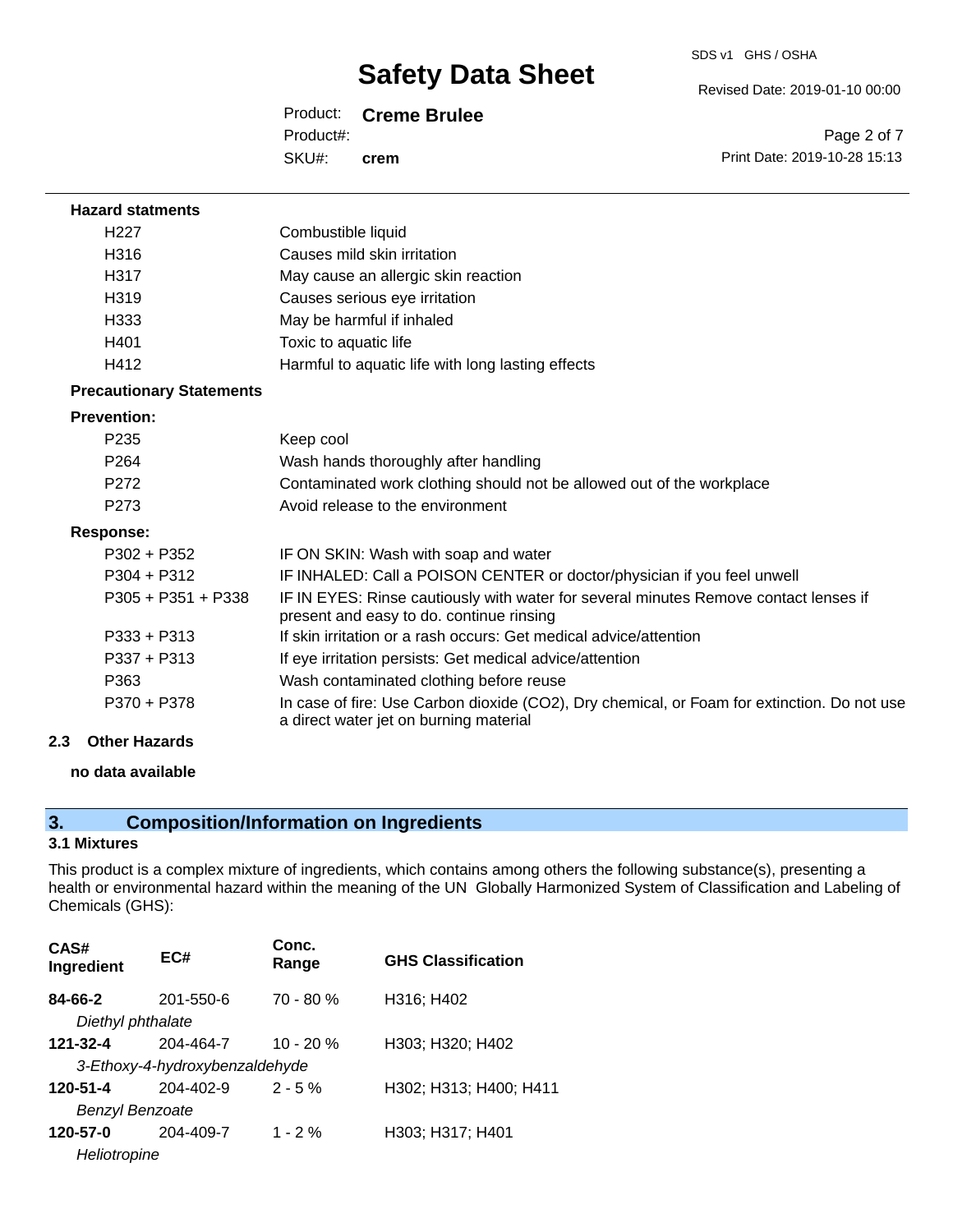Revised Date: 2019-01-10 00:00

Print Date: 2019-10-28 15:13

Page 3 of 7

## Product: **Creme Brulee**

Product#:

SKU#: **crem**

| CAS#<br>Ingredient                                                             | EC#                                                                                                                                    | Conc.<br>Range                                            | <b>GHS Classification</b>                                                                       |
|--------------------------------------------------------------------------------|----------------------------------------------------------------------------------------------------------------------------------------|-----------------------------------------------------------|-------------------------------------------------------------------------------------------------|
| 4940-11-8                                                                      | 225-582-5                                                                                                                              | $1 - 2%$                                                  | H302; H401                                                                                      |
| <b>Ethyl Maltol</b>                                                            |                                                                                                                                        |                                                           |                                                                                                 |
|                                                                                |                                                                                                                                        | See Section 16 for full text of GHS classification codes  |                                                                                                 |
|                                                                                |                                                                                                                                        |                                                           | See Section 16 for full text of GHS classification codes which where not shown in section 2     |
|                                                                                |                                                                                                                                        | Total Hydrocarbon Content (% $w/w$ ) = 0.10               |                                                                                                 |
|                                                                                |                                                                                                                                        |                                                           |                                                                                                 |
| $\overline{\mathbf{4}}$ .                                                      | <b>First Aid Measures</b>                                                                                                              |                                                           |                                                                                                 |
| 4.1                                                                            | <b>Description of first aid measures</b>                                                                                               |                                                           |                                                                                                 |
| Inhalation:                                                                    |                                                                                                                                        |                                                           | Remove from exposure site to fresh air and keep at rest.<br>Obtain medical advice.              |
| <b>Eye Exposure:</b>                                                           |                                                                                                                                        |                                                           | Flush immediately with water for at least 15 minutes.<br>Contact physician if symptoms persist. |
|                                                                                | <b>Skin Exposure:</b><br>Remove contaminated clothes. Wash thoroughly with water (and soap).<br>Contact physician if symptoms persist. |                                                           |                                                                                                 |
|                                                                                | Rinse mouth with water and obtain medical advice.<br>Ingestion:                                                                        |                                                           |                                                                                                 |
|                                                                                |                                                                                                                                        |                                                           | 4.2 Most important symptoms and effects, both acute and delayed                                 |
| <b>Symptoms:</b>                                                               |                                                                                                                                        |                                                           | no data available                                                                               |
| Risks:                                                                         | Refer to Section 2.2 "Hazard Statements"                                                                                               |                                                           |                                                                                                 |
| 4.3 Indication of any immediate medical attention and special treatment needed |                                                                                                                                        |                                                           |                                                                                                 |
| Treatment:                                                                     |                                                                                                                                        |                                                           | Refer to Section 2.2 "Response"                                                                 |
|                                                                                |                                                                                                                                        |                                                           |                                                                                                 |
| 5.                                                                             | <b>Fire-Fighting measures</b>                                                                                                          |                                                           |                                                                                                 |
| 5.1                                                                            | <b>Extinguishing media</b>                                                                                                             |                                                           |                                                                                                 |
| Suitable:                                                                      |                                                                                                                                        |                                                           | Carbon dioxide (CO2), Dry chemical, Foam                                                        |
| Unsuitable                                                                     |                                                                                                                                        |                                                           | Do not use a direct water jet on burning material                                               |
|                                                                                |                                                                                                                                        | 5.2 Special hazards arising from the substance or mixture |                                                                                                 |
|                                                                                | During fire fighting:<br>5.3 Advice for firefighters                                                                                   |                                                           | Water may be ineffective                                                                        |
|                                                                                | <b>Further information:</b>                                                                                                            |                                                           | Standard procedure for chemical fires                                                           |

## **6. Accidental Release Measures**

**6.1 Personal precautions, protective equipment and emergency procedures**

Avoid inhalation and contact with skin and eyes. A self-contained breathing apparatus is recommended in case of a major spill.

#### **6.2 Environmental precautions**

Keep away from drains, soil, and surface and groundwater.

#### **6.3 Methods and materials for containment and cleaning up**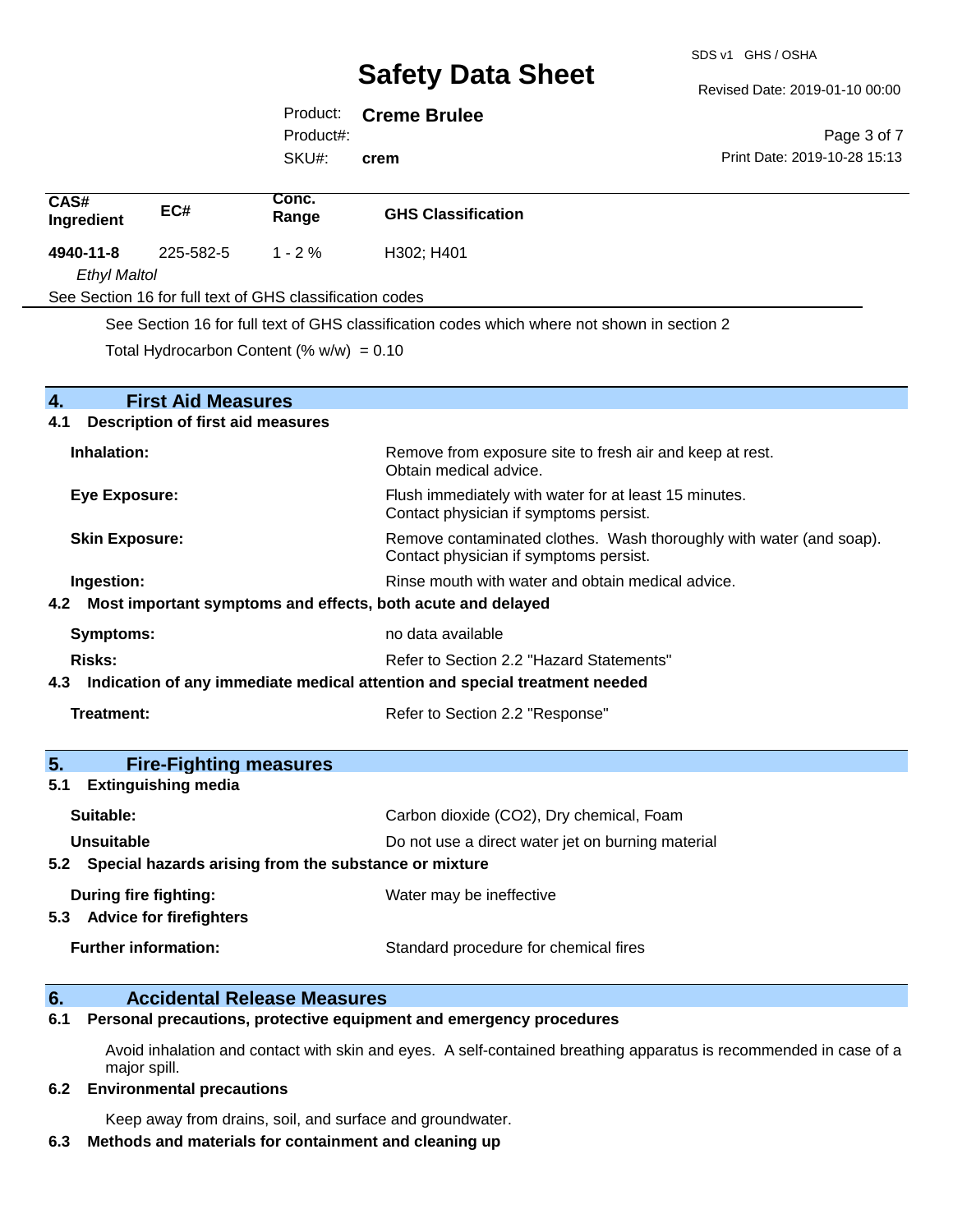#### Revised Date: 2019-01-10 00:00

## Product: **Creme Brulee**

Product#:

SKU#: **crem**

Page 4 of 7 Print Date: 2019-10-28 15:13

Clean up spillage promptly. Remove ignition sources. Provide adequate ventilation. Avoid excessive inhalation of vapors. Gross spillages should be contained by use of sand or inert powder and disposed of according to the local regulations.

#### **6.4 Reference to other sections**

Not Applicable

# **7. Handling and Storage**<br>**7.1** Precautions for safe handling

#### **Precautions for safe handling**

Apply according to good manufacturing and industrial hygiene practices with proper ventilation. Do not drink, eat or smoke while handling. Respect good personal hygiene.

## **7.2 Conditions for safe storage, including any incompatibilities**

Store in a cool, dry and ventilated area away from heat sources and protected from light in tightly closed original container. Avoid uncoated metal container. Keep air contact to a minimum.

## **7.3 Specific end uses**

No information available

## **8. Exposure Controls/Personal Protection**

#### **8.1 Control parameters**

| <b>Exposure Limits:</b><br><b>Component</b> |                                |                                                                                                                                          | <b>ACGIH</b> | ACGIH | OSHA | <b>OSHA</b><br>TWA ppm STEL ppm TWA ppm STEL ppm |
|---------------------------------------------|--------------------------------|------------------------------------------------------------------------------------------------------------------------------------------|--------------|-------|------|--------------------------------------------------|
| 84-66-2                                     | Diethyl phthalate              |                                                                                                                                          | 5            |       |      |                                                  |
|                                             | <b>Engineering Controls:</b>   | Use local exhaust as needed.<br>8.2 Exposure controls - Personal protective equipment                                                    |              |       |      |                                                  |
| Eye protection:                             |                                | Tightly sealed goggles, face shield, or safety glasses with brow guards and side shields, etc.<br>as may be appropriate for the exposure |              |       |      |                                                  |
|                                             | <b>Respiratory protection:</b> | Avoid excessive inhalation of concentrated vapors. Apply local ventilation where appropriate.                                            |              |       |      |                                                  |

**Skin protection:** Avoid Skin contact. Use chemically resistant gloves as needed.

## **9. Physical and Chemical Properties**

## **9.1 Information on basic physical and chemical properties**

| Appearance:                | Liquid                 |
|----------------------------|------------------------|
| Odor:                      | Conforms to Standard   |
| Color:                     | Greenish Yellow (G4-6) |
| <b>Viscosity:</b>          | Liquid                 |
| <b>Freezing Point:</b>     | Not determined         |
| <b>Boiling Point:</b>      | Not determined         |
| <b>Melting Point:</b>      | Not determined         |
| <b>Flashpoint (CCCFP):</b> | 160 F (71.11 C)        |
| <b>Auto flammability:</b>  | Not determined         |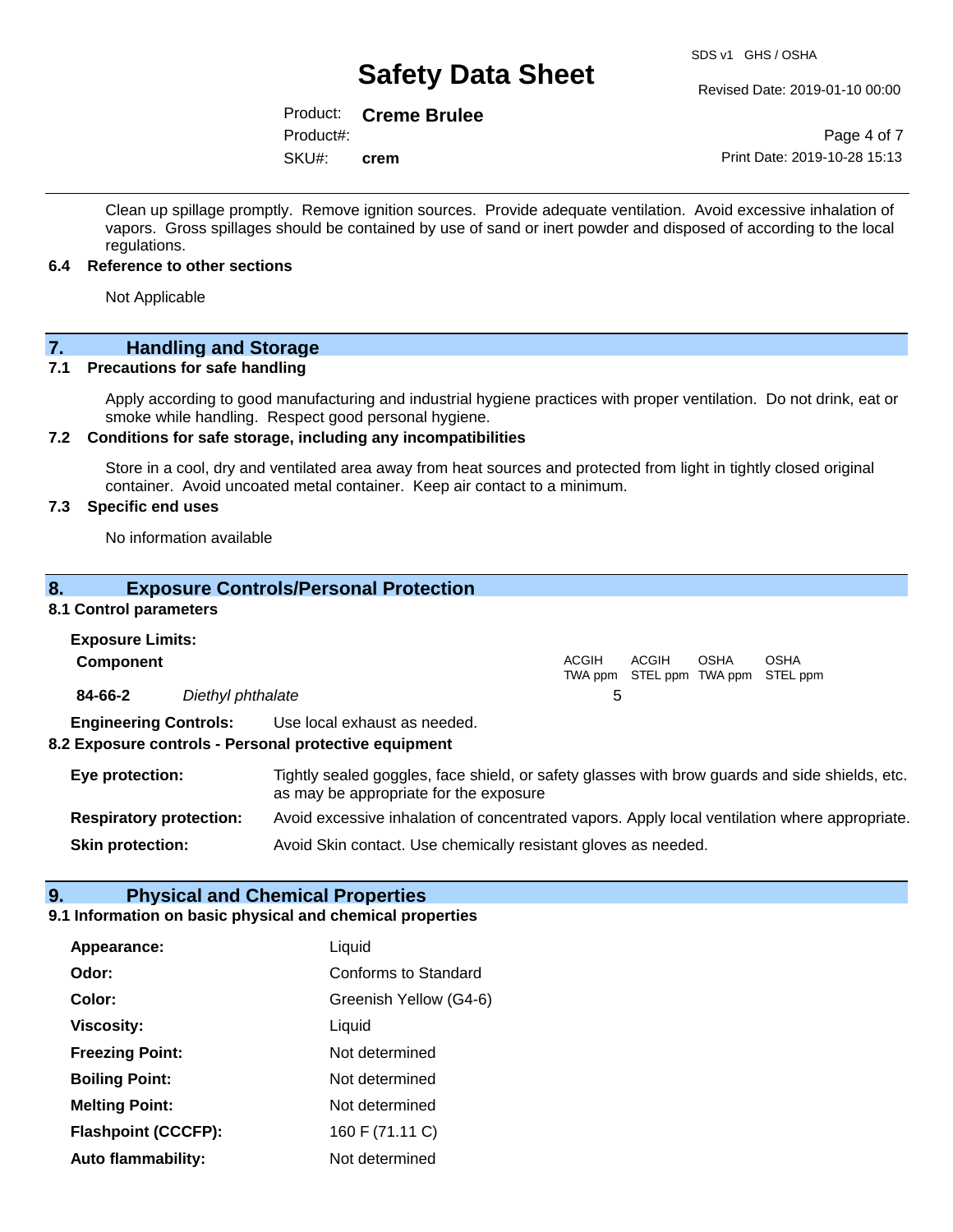Revised Date: 2019-01-10 00:00

|           | Product: Creme Brulee |
|-----------|-----------------------|
| Product#: |                       |
| SKU#:     | crem                  |

Page 5 of 7 Print Date: 2019-10-28 15:13

| <b>Explosive Properties:</b> | None Expected |
|------------------------------|---------------|
| <b>Oxidizing properties:</b> | None Expected |
| Vapor Pressure (mmHg@20 C):  | 0.8977        |
| %VOC:                        | 0.90          |
| Specific Gravity @ 25 C:     | 1.1240        |
| Density @ 25 C:              | 1.1210        |
| Refractive Index @ 20 C:     | 1.5150        |
| Soluble in:                  | Oil           |

## **10. Stability and Reactivity**

| 10.1 Reactivity                         | None                                               |
|-----------------------------------------|----------------------------------------------------|
| <b>10.2 Chemical stability</b>          | Stable                                             |
| 10.3 Possibility of hazardous reactions | None known                                         |
| 10.4 Conditions to avoid                | None known                                         |
| 10.5 Incompatible materials             | Strong oxidizing agents, strong acids, and alkalis |
| 10.6 Hazardous decomposition products   | None known                                         |

## **11. Toxicological Information**

#### **11.1 Toxicological Effects**

Acute Toxicity Estimates (ATEs) based on the individual Ingredient Toxicity Data utilizing the "Additivity Formula"

| Acute toxicity - Oral - (Rat) mg/kg                | Not classified - the classification criteria are not met |
|----------------------------------------------------|----------------------------------------------------------|
| Acute toxicity - Dermal - (Rabbit) mg/kg           | Not classified - the classification criteria are not met |
| Acute toxicity - Inhalation - (Rat) mg/L/4hr       | (LD50: 25.3256) May be harmful if inhaled                |
| <b>Skin corrosion / irritation</b>                 | May be harmful if inhaled                                |
| Serious eye damage / irritation                    | Causes serious eye irritation                            |
| <b>Respiratory sensitization</b>                   | Not classified - the classification criteria are not met |
| <b>Skin sensitization</b>                          | May cause an allergic skin reaction                      |
| <b>Germ cell mutagenicity</b>                      | Not classified - the classification criteria are not met |
| Carcinogenicity                                    | Not classified - the classification criteria are not met |
| <b>Reproductive toxicity</b>                       | Not classified - the classification criteria are not met |
| Specific target organ toxicity - single exposure   | Not classified - the classification criteria are not met |
| Specific target organ toxicity - repeated exposure | Not classified - the classification criteria are not met |
| <b>Aspiration hazard</b>                           | Not classified - the classification criteria are not met |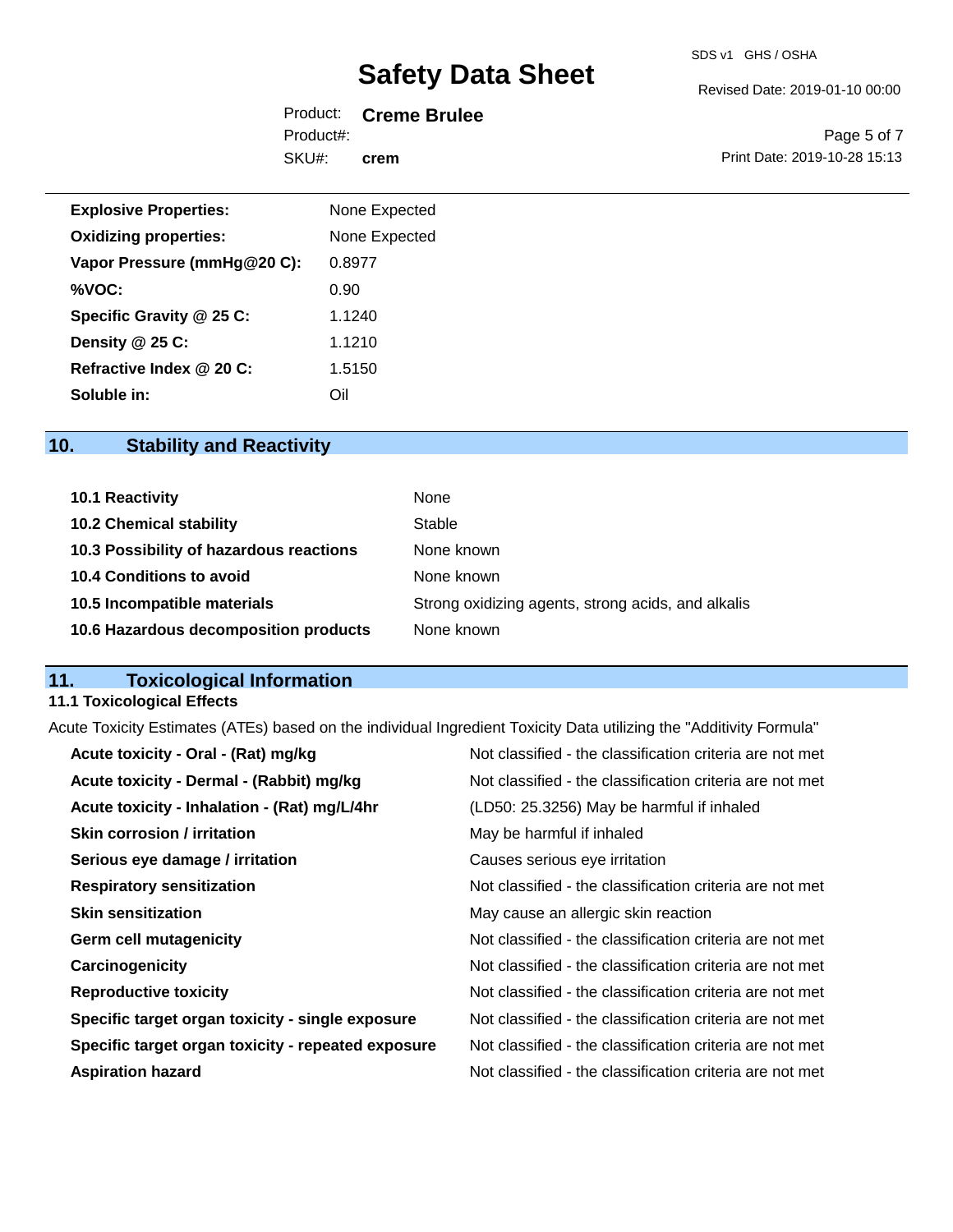SDS v1 GHS / OSHA

Revised Date: 2019-01-10 00:00

Print Date: 2019-10-28 15:13

Page 6 of 7

Product: **Creme Brulee** SKU#: Product#: **crem**

**12. Ecological Information 12.1 Toxicity Acute acquatic toxicity Toxic to aquatic life Chronic acquatic toxicity Harmful to aquatic life with long lasting effects Toxicity Data on soil no data available no data available Toxicity on other organisms no data available 12.2 Persistence and degradability no data available 12.3 Bioaccumulative potential example 3 and 12.3 Bioaccumulative potential 12.4 Mobility in soil 12.4 Mobility in soil 12.5 Other adverse effects no data available no data available** 

## **13. Disposal Conditions**

#### **13.1 Waste treatment methods**

Do not allow product to reach sewage systems. Dispose of in accordance with all local and national regulations. Send to a licensed waste management company.The product should not be allowed to enter drains, water courses or the soil. Do not contaminate ponds, waterways or ditches with chemical or used container.

## **14. Transport Information**

| <b>Marine Pollutant</b><br>No            |                                     |                                     |                 |        |
|------------------------------------------|-------------------------------------|-------------------------------------|-----------------|--------|
| <b>Regulator</b>                         | <b>Class</b>                        | <b>Pack Group</b>                   | <b>Sub Risk</b> | UN-nr. |
| U.S. DOT (Non-Bulk)                      | Not Regulated - Not Dangerous Goods |                                     |                 |        |
| <b>Chemicals NOI</b>                     |                                     |                                     |                 |        |
| <b>ADR/RID (International Road/Rail)</b> | Not Regulated - Not Dangerous Goods |                                     |                 |        |
| <b>Chemicals NOI</b>                     |                                     |                                     |                 |        |
| <b>IATA (Air Cargo)</b>                  | Not Regulated - Not Dangerous Goods |                                     |                 |        |
| <b>Chemicals NOI</b>                     |                                     |                                     |                 |        |
| IMDG (Sea)                               |                                     | Not Regulated - Not Dangerous Goods |                 |        |
| <b>Chemicals NOI</b>                     |                                     |                                     |                 |        |
|                                          |                                     |                                     |                 |        |

| <b>Regulatory Information</b><br>15.      |                                                              |
|-------------------------------------------|--------------------------------------------------------------|
| <b>U.S. Federal Regulations</b>           |                                                              |
| <b>TSCA (Toxic Substance Control Act)</b> | All components of the substance/mixture are listed or exempt |
| 40 CFR(EPCRA, SARA, CERCLA and CAA)       | This product contains the following components:              |
| 201-550-6 70 - 80 %<br>84-66-2            | Diethyl phthalate                                            |
| <b>U.S. State Regulations</b>             |                                                              |
| <b>California Proposition 65 Warning</b>  | This product contains the following components:              |
| $123-35-3(NF)$ 204-622-5 $\leq$ 17 ppm    | beta-Myrcene (Natural Source)                                |
| <b>Canadian Regulations</b>               |                                                              |
|                                           |                                                              |